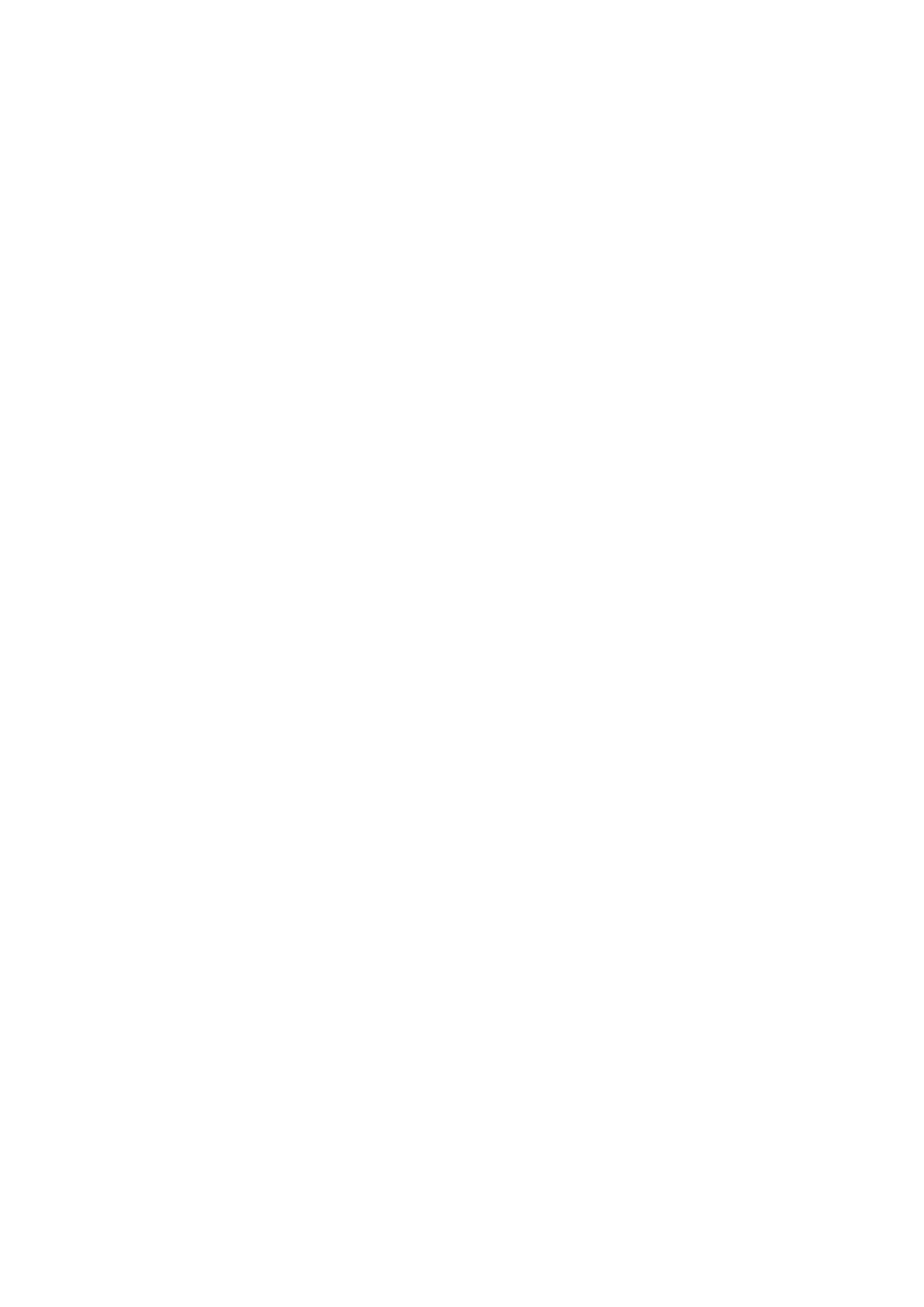formalization of market systems—the creation of state rules and regulations ostensibly to prevent abuses.

These market systems, including waged farm work or market trading, have increased economic insecurity for the majority of young people in the face of inflation, devaluation, market volatility, climate change, land privatization and shifting local conflicts. Young women and men emphasize that common entrepreneurship focused livelihoods interventions fuel competition within these markets and do not take into account these fundamental realities.

Young people commonly say that that continued livelihoods investment models, including formal employment and higher education in towns, and basic agro-pastoral skills, tools and micro-loans support in rural areas, will likely perpetuate and exacerbate growing class divides and tensions among young people and between urbanized and remote rural communities.

## **Recommendations**

Livelihoods-based approaches that target young people in South Sudan urgently need to be reviewed. In doing so, new programmes could do the following:

- 1. Address the disparity between urban and rural educational opportunities for young people. Education interventions must both acknowledge and challenge the concentration of educational and employment opportunities in towns. This includes investing in rural education and teacher training, and potentially funding rural scholarships to university or higher education colleges.
- 2. Provide and support opportunities for more young people to participate in local government. Young people want to openly discuss the economic crisis and confront leaders directly about the structural inequalities and conflicts the crisis is causing. The successful Akobo Model of local government should be revisited, bringing young men and women from urban and rural areas into county government infrastructure reconstruction.
- 3. Support cooperative economic models that draw on previously successful approaches. Collective economic action may help strengthen mutual solidarity and support young people to work together to confront forms of exploitation as a group, rather than fighting for survival and opportunity by themselves. Interventions could revisit cooperative models and learn from past failures and successes: for example, brick making, agricultural collectives or fish and shea butter farms. This approach might also help challenge the individualist entrepreneurship language that alienates many young people and (among other factors) encourages ethno-local hostility and competition.
- 4. Review microfinance initiatives and look at collective financing opportunities. Individual microfinance often leaves people more dependent on fluctuating markets and uncertain returns to service personal debt, contributing to deep economic precarity. Collective investments and funding might support cooperative models designed locally to suit specific climatic and economic situations.
- 5. Provide legal support for employment rights through local and customary court systems. Casual and low-paid workers are poorly supported by the centralized state system of law courts. Instead, they are more likely to seek redress for employment-related issues through the network of local and customary courts, which are less likely to be able to implement state employment legislation. However, to their advantage, they already have an established caselaw developed from previous litigation over unpaid wages, unsafe conditions or injury at work. Collaborative and locally organized consultations with courts and litigants could help to establish worker protection standards based on local legal practice and community-specific needs and would help identify local employment abuses.
- 6. Collaboratively review and revise initiatives and funding mechanisms for livelihoods projects. This process should include youth leadership and national NGOs, which are often led by young people with extensive knowledge of local economic dynamics. A participatory and accountable process